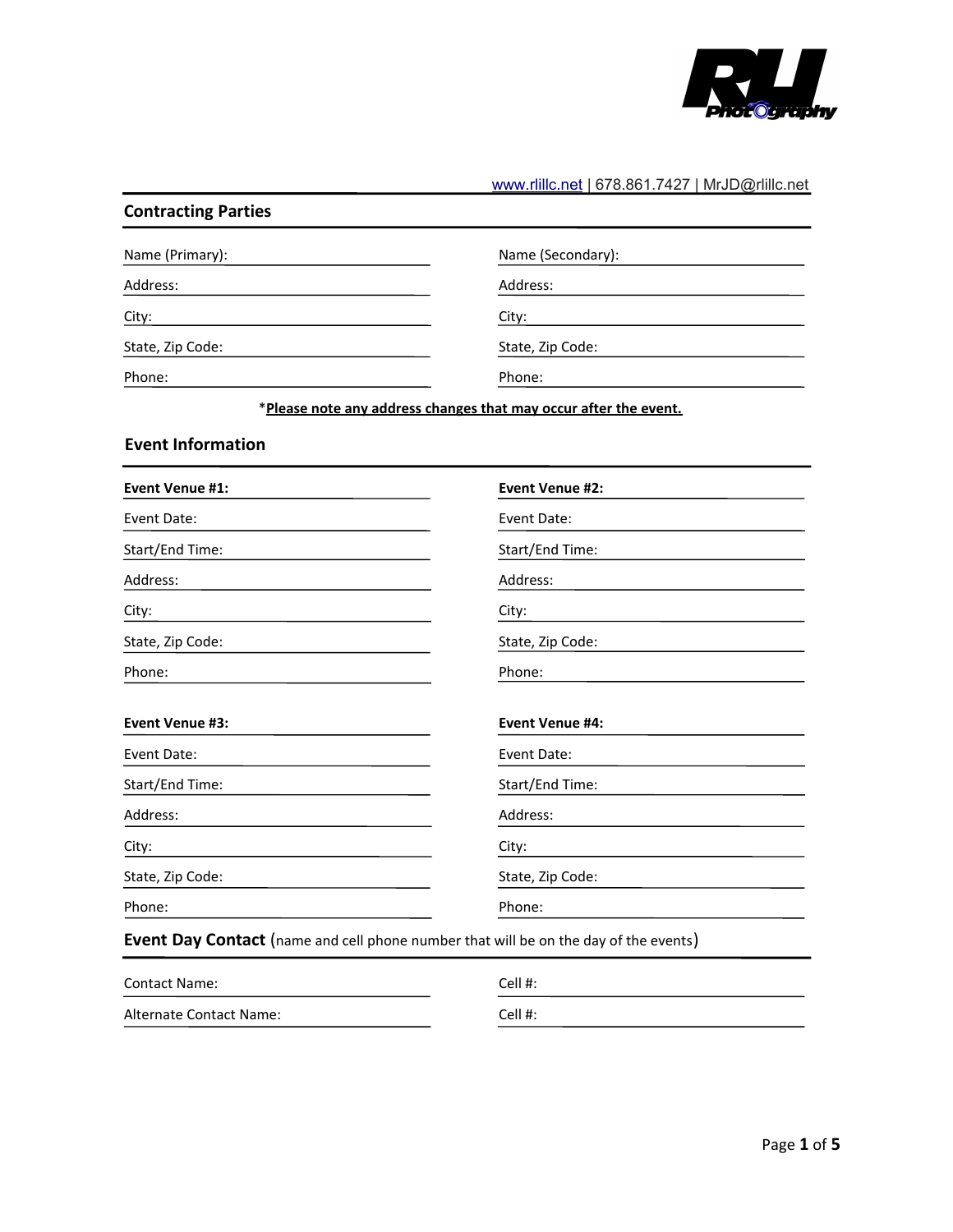- This Agreement is made effective for all purposes in all respects as of \_\_\_\_\_\_\_\_\_\_\_ (current date) by and between **Real Life Images LLC**, hereinafter referred to as "the COMPANY" and \_\_\_\_\_\_\_\_\_\_\_\_\_\_, hereinafter referred to as "The CLIENT" relating to the event(s) detailed below, hereinafter referred to as "The EVENT(S).
	- 1) **ENTIRE AGREEMENT:**This agreement contains the entire understanding between the COMPANY and the CLIENT. It supersedes all prior and simultaneous agreements between the parties. The only way to add or change this agreement is to do so in writing, signed by all parties. In the event that any part of this agreement is found to be invalid or unenforceable, the remainder of this agreement shall remain valid and enforceable. Any agreement to waive one or more provisions of this agreement or any failure by one or both parties to enforce a provision of this agreement shall not constitute a waiver of any other portion or provision of this agreement.
	- 2) **RESERVATION:** A signed contract and retainer fee (deposit) are required to reserve the dates and times of the EVENT(S). If the EVENT(S) are rescheduled, postponed, or canceled; or if there is a breach of contract by the CLIENT, the retainer fee is non-refundable and can be liquidated damages to The COMPANY. The CLIENT shall also be responsible for payment for any of the COMPANY's materials charges incurred up to time of cancellation.
	- 3) **EVENT SCHEDULE:** Any information not available at time of agreement must be provided to The COMPANY by The CLIENT in a timely matter. The CLIENT agrees to confirm the schedule one week prior to the EVENT(S). Notification of any changes in schedule or location must be made in a timely manner and confirmation of receipt must be obtained from the COMPANY by the CLIENT in writing.
	- 4) **SAFETY:** The COMPANY reserves the right to terminate coverage and leave the location of the EVENT(S) if the photographer from the COMPANY experiences inappropriate, threatening, hostile or offensive behavior from person(s) at the EVENT(S); or in the event that the safety of the photographer from the COMPANY is in question.
	- 5) **SHOOTING TIME / ADDITIONS:** The CLIENT and the COMPANY agree that cooperation and punctuality are essential to accomplish the goals and wishes of all parties. Shooting commences at the scheduled start time and ends at the scheduled end time. If the CLIENT does not arrive at the appointed time for the EVENT(S), shooting will commence at the scheduled start time and end at the scheduled end time. All additional time beyond the scheduled end time will be billed to the CLIENT at current prevailing rate if not included in the language of the contract.
		- 1. CLIENT shall ensure that the COMPANY has access to any and all venues at least an hour prior to shooting time for set up and evaluation of location. CLIENT will not be charged any additional fee's during this time unless photographic services are performed during this time.
		- 2. CLIENT shall ensure that the COMPANY has at least 30 minutes post EVENT for proper breakdown and departure of the venue.
	- 6) **CAMERA PHONE POLICY:** The COMPANY has the right to deny the use of camera phones in any area designated as a photo area, including but not limited to, COMPANY or CLIENT provided photo area set up, official wedding party or special guest pictures, and in any situation where the use of camera phones will interfere with the operation of the COMPANY's duties.
	- 7) **EXPENSES INCURRED:** When applicable, the CLIENT is responsible for all travel, accommodation, meal and transport costs unless provided by the CLIENT.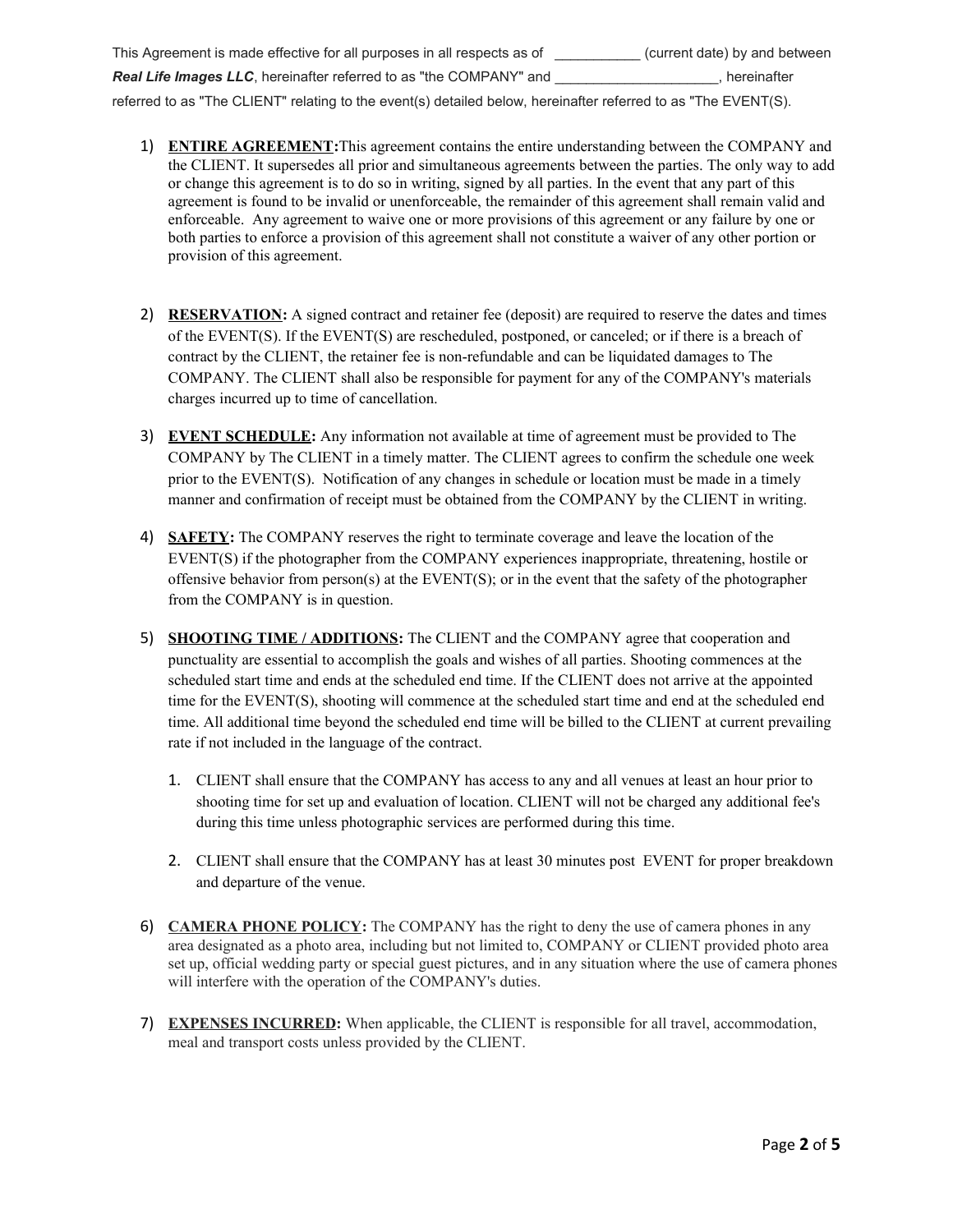- 8) **TRAVEL EXPENSES:** All travel expenses are based on the distance between the EVENT location(s) and the COMPANY studio address. For all EVENT(S), the first *50***miles** round trip of travel are included. All miles in excess of *51*miles round trip are charged at *\$ 0.55* per mile.
- 9) **RESPONSIBILITIES:** The COMPANY is not responsible for compromised coverage due to causes beyond the control of the COMPANY including but not limited to obtrusive guests, lateness of the CLIENT or guests, weather conditions, schedule complications, incorrect addresses provided to the COMPANY, rendering of decorations, or restrictions of the locations. The COMPANY is not responsible for backgrounds or lighting conditions which may negatively impact or restrict the photo coverage. The COMPANY is not held liable for missed coverage of any part of the EVENT(S). The COMPANY will not be held accountable for failure to deliver images of any individuals or any objects at the EVENT(S).
- 10) **VENUE AND LOCATION LIMITATIONS:** The COMPANY is limited by the rules and guidelines of the location(s) and site management. The CLIENT agrees to accept the technical results of their imposition on the COMPANY. Negotiation with the officials for moderation of guidelines is the CLIENT's responsibility; the COMPANY will offer technical recommendations only.
- 11) **POWER AND WIFI:** The CLIENT shall confirm with the venue/location of adequate and available power sources and location of the sources. The CLIENT shall ensure that WIFI services are available at venue/location if the CLIENT has booked any *print on sight services* with their package. If such arrangements are unavailable, additional charges may be incurred and/or services may not be available.
- 12) **DAMAGES:** The CLIENT assumes responsibly to any damages to COMPANY equipment being used to execute services for the EVENT due to negligence by any guest in attendance of the EVENT. Evaluation of cost shall be based on the current market price of the item damaged and the extent of the damage.
- 13) **PERMITS:** The CLIENT is responsible for acquiring all permits and necessary permission for all locations on which the COMPANY will be performing services.
	- 1. In the event that a venue/location requires documentation from the COMPANY, the CLIENT bears the responsibility in the form of formal communication to inform the COMPANY in adequate time so that documentation can be provided.
- 14) **FILM and COPYRIGHTS:** The photographs produced by the COMPANY are protected by Federal Copyright Law (all rights reserved) and may not be reproduced in any manner without the COMPANY's explicitly written permission. If the CLIENT has purchased an "Image DVD" from the COMPANY, upon final payment by the CLIENT, limited copyright ownership of the resulting images will be transferred to the CLIENT. If the CLIENT has purchased an "Image DVD" from the COMPANY, the COMPANY grants the CLIENT permission to share the images on social networking websites, with family and friends, and on vendor websites as long as the images remain unaltered and textual credit is explicitly given to the COMPANY. The CLIENT must obtain written permission from the COMPANY prior to publishing or selling the photographs.
- 15) **MODEL RELEASE:** The CLIENT hereby assigns the COMPANY the irrevocable and unrestricted right to use and publish photographs of the CLIENT or in which the CLIENT may be included, for editorial, trade, advertising, educational and any other purpose and in any manner and medium; to alter the same without restriction; and to copyright the same without restriction. The CLIENT releases all claim to profits that may arise from use of images.
	- 1. The CLIENT bears the responsibilities to inform guest that their attendance at the EVENT is consent of the use of their image or images they may appear in for editorial, trade, advertising, educational and any other purpose and in any manner and medium; to alter the same without restriction; and to copyright the same without restriction.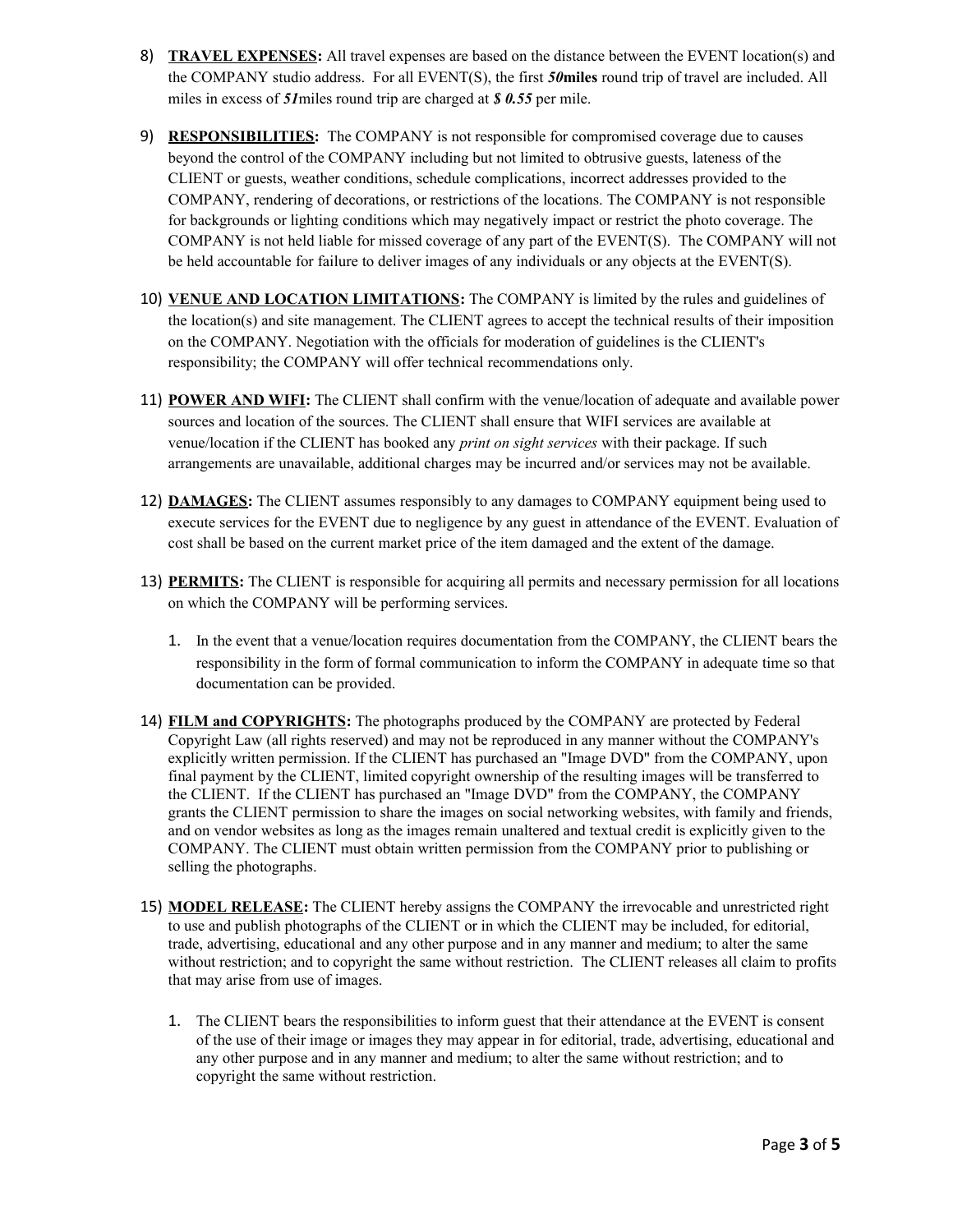- 16) **LIMIT OF LIABILITY:** In the unlikely event that the assigned photographer from the COMPANY is unable to perform to the guidelines of this contract due to an injury, illness, act of God, act of terrorism, or other cause beyond the control of the COMPANY, the COMPANY will make every effort to secure a replacement. If the situation should occur and a suitable replacement is not found, responsibility and liability is limited to the return of all payments received for the EVENT(S).
	- 1. In the unlikely event that digital files have been lost, stolen, or destroyed for reasons beyond the COMPANY's control, including but not limited to camera, hard drive, or equipment malfunction, the COMPANY liability is limited to the return of all payments received for the EVENT(S). The limit of liability for a partial loss of originals shall be a prorated amount of the exposures lost based on the percentage of total number of originals. The COMPANY is not liable for the loss of images beyond the lesser of the final delivery of all products included in the package or one year.
- 17) **POST PRODUCTION AND EDITING:** The final post production and editing styles, effects, and overall look of the images are left to the discretion of the COMPANY.
- 18) **CAPTURE AND DELIVERY:** The COMPANY is not liable to deliver every image taken at the event. The determination of images delivered to the CLIENT is left to the discretion of the COMPANY. Delivery of finished product(s) will be determined by The Company according to the number of images taken, post production and editing needs. Delivery shall not exceed thirty(30) calendar days from date of completion of EVENT(S).
- 19) **PAYMENT SCHEDULE:** The aforementioned \$ non-refundable retainer fee (deposit) is due at the time of signing of agreement. The remaining balance is payable in full prior to or the day of the EVENT(S). In the event the CLIENT fails to remit payment as specified, the COMPANY shall have the right to immediately terminate this agreement with no further obligation, retain any monies already paid, and not attend the EVENT(S). Returned checks will be assessed a *\$50.00* **non-sufficient funds fee**.
- 20) **PRICING:** The value of the package and services in this agreement are not subject to any price increases or decrease with-in the COMPANY. Services or merchandise not included in this initial contract will be sold at the current price when the order is placed. All prices are subject to change at any time without notice. Credit vouchers have no intrinsic cash value and may only be applied toward merchandise purchased from the COMPANY.
- 21) **DISPUTES:** The COMPANY and CLIENT shall attempt to resolve any and all disputes (claims) in accordance with the terms and guidelines aforementioned in this contract. In the event that a mutual agreement is made in resolution to any and all disputes, said resolution will be drafted and signed by both COMPANY and CLIENT. If a mutual agreement can not be reached after an honest effort by all parties involved, dispute will be taken to a third party for mediation in which the resolution shall be absolute.